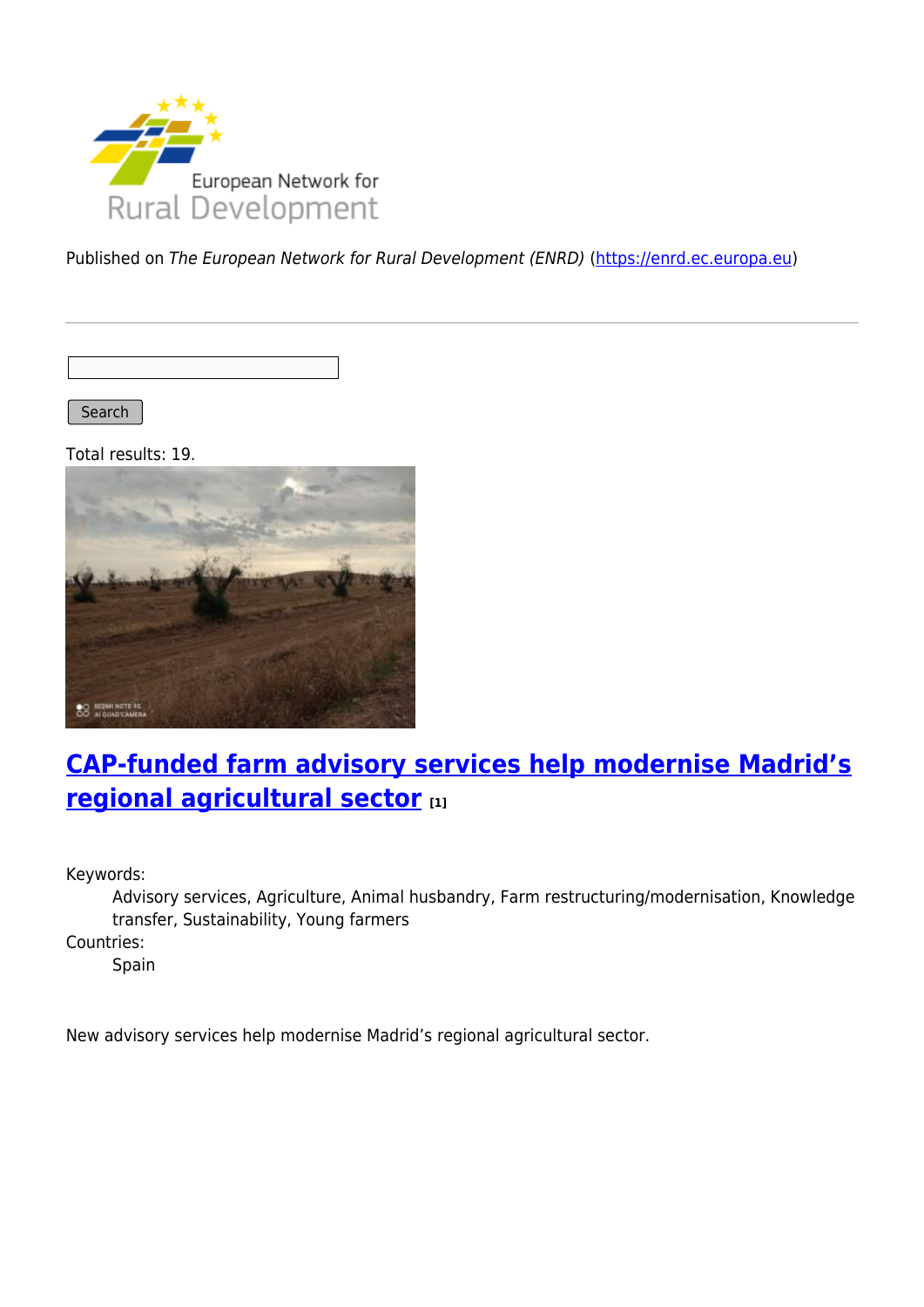

# **[Lăptaria cu Caimac - Milk collecting and processing plant](https://enrd.ec.europa.eu/projects-practice/laptaria-cu-caimac-milk-collecting-and-processing-plant_en) [2]**

Keywords:

Animal husbandry, Competitiveness, Diversification, Entrepreneurship, Farm restructuring/modernisation

Countries:

Romania

Setting up a milk collection and processing plant to create added value and enable the farm to diversify its products and respond better to consumers' needs.



# **[VALENTINO LAND srl – building a hydroponic greenhouse for](https://enrd.ec.europa.eu/projects-practice/valentino-land-srl-building-hydroponic-greenhouse-growing-cherry-tomatoes_en) [growing cherry tomatoes](https://enrd.ec.europa.eu/projects-practice/valentino-land-srl-building-hydroponic-greenhouse-growing-cherry-tomatoes_en) [3]**

Keywords:

Agriculture, Energy efficiency, Entrepreneurship, Innovation, Job creation, Product quality, Rural business, Young farmers

Countries:

Romania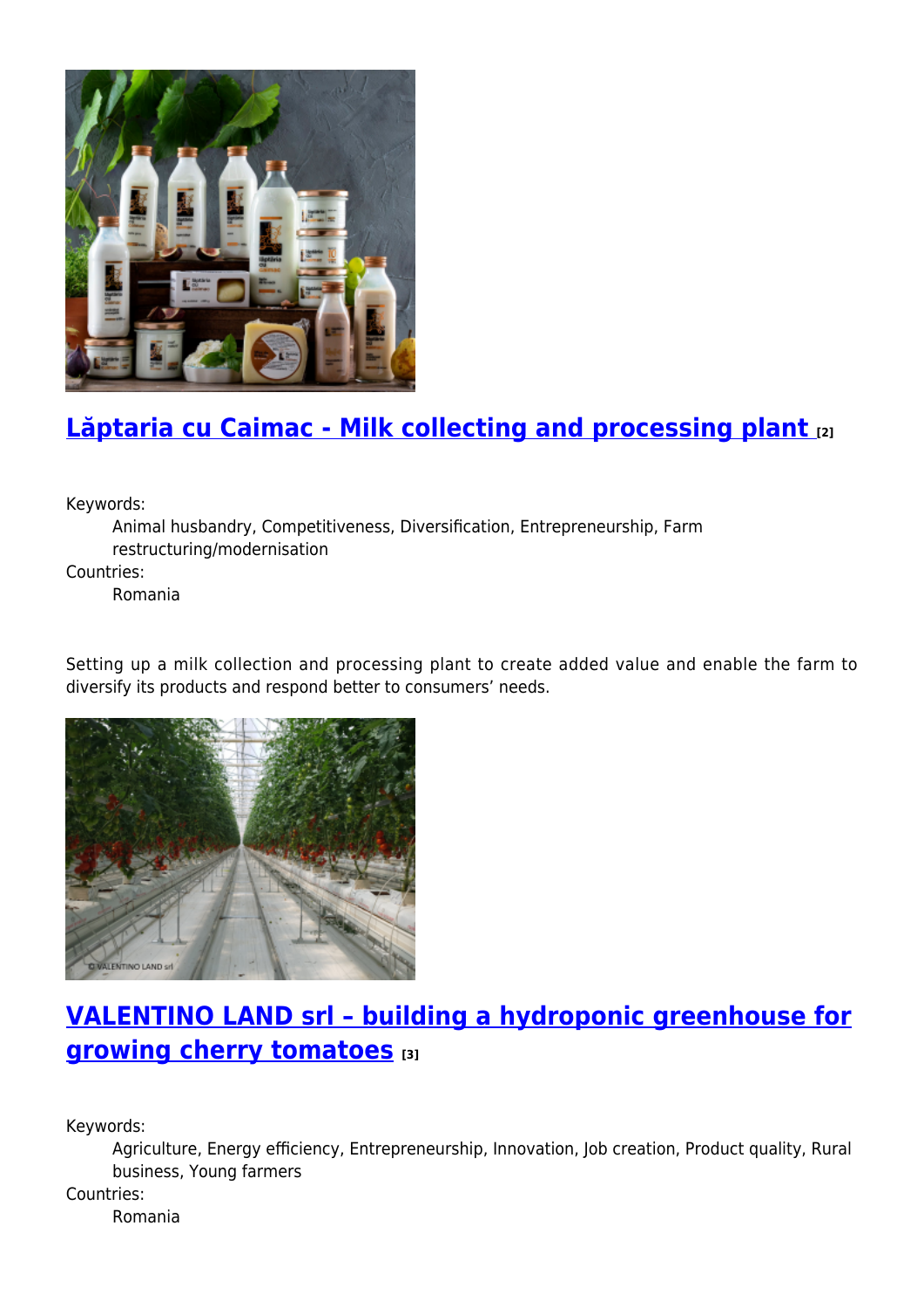A young entrepreneur used RDP support to build a state-of-the-art greenhouse for growing cherry tomatoes, using an innovative hydroponic system.



# **[Codita Sorin-Cristian - a young farmer's individual](https://enrd.ec.europa.eu/projects-practice/codita-sorin-cristian-young-farmers-individual-enterprise_en) [enterprise](https://enrd.ec.europa.eu/projects-practice/codita-sorin-cristian-young-farmers-individual-enterprise_en) [4]**

Keywords:

Agriculture, Competitiveness, Family farming, Farm restructuring/modernisation, Rural SMEs, Young farmers

Countries:

Romania

EAFRD support enabled a young person to start his own commercially-oriented farm, thus contributing to the generational renewal of the sector.



**[Upgrading a sheep farm and opening of Farm Shop by a](https://enrd.ec.europa.eu/projects-practice/upgrading-sheep-farm-and-opening-farm-shop-maltese-young-farmer_en)**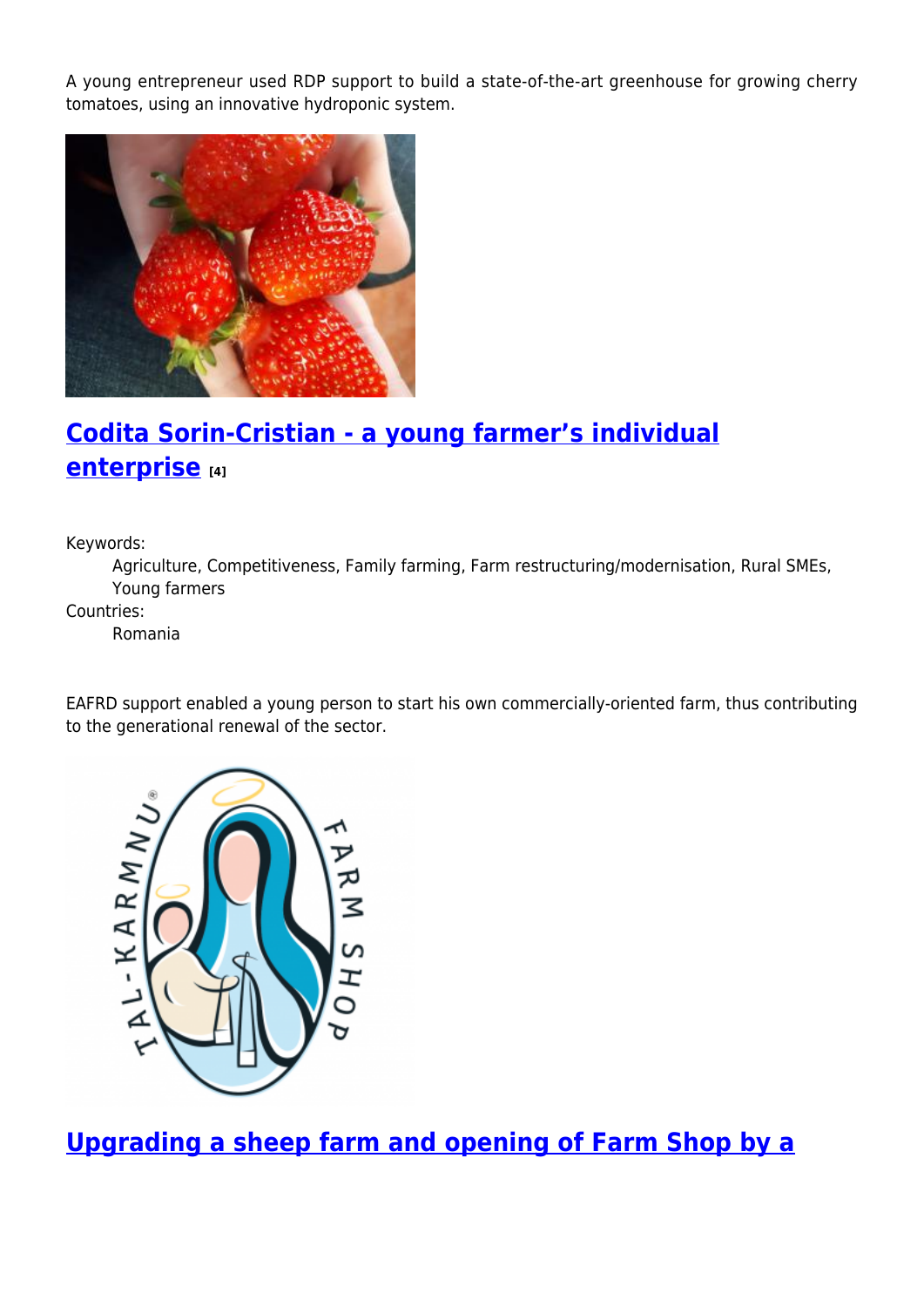### **[Maltese young farmer](https://enrd.ec.europa.eu/projects-practice/upgrading-sheep-farm-and-opening-farm-shop-maltese-young-farmer_en) [5]**

Keywords:

Agriculture, Animal husbandry, Competitiveness, Direct marketing, Diversification, Entrepreneurship, Family farming, Farm restructuring/modernisation, Product quality, Young farmers

Countries:

Malta

A Maltese young farmer took over his father's sheep farm in order to preserve local traditions, whilst incorporating new and innovative ideas in the production and marketing process.



### **[RUSIMOVICI NEGOSLAV RAICO - Development and](https://enrd.ec.europa.eu/projects-practice/rusimovici-negoslav-raico-development-and-modernisation-vegetable-farm_en) [modernisation of a vegetable farm](https://enrd.ec.europa.eu/projects-practice/rusimovici-negoslav-raico-development-and-modernisation-vegetable-farm_en) [6]**

Keywords:

Agriculture, Competitiveness, Direct marketing, Entrepreneurship, Farm restructuring/modernisation Countries:

Romania

Turning a subsistence family farm into a dynamic agri-business through modernization and adoption of affordable new equipment.

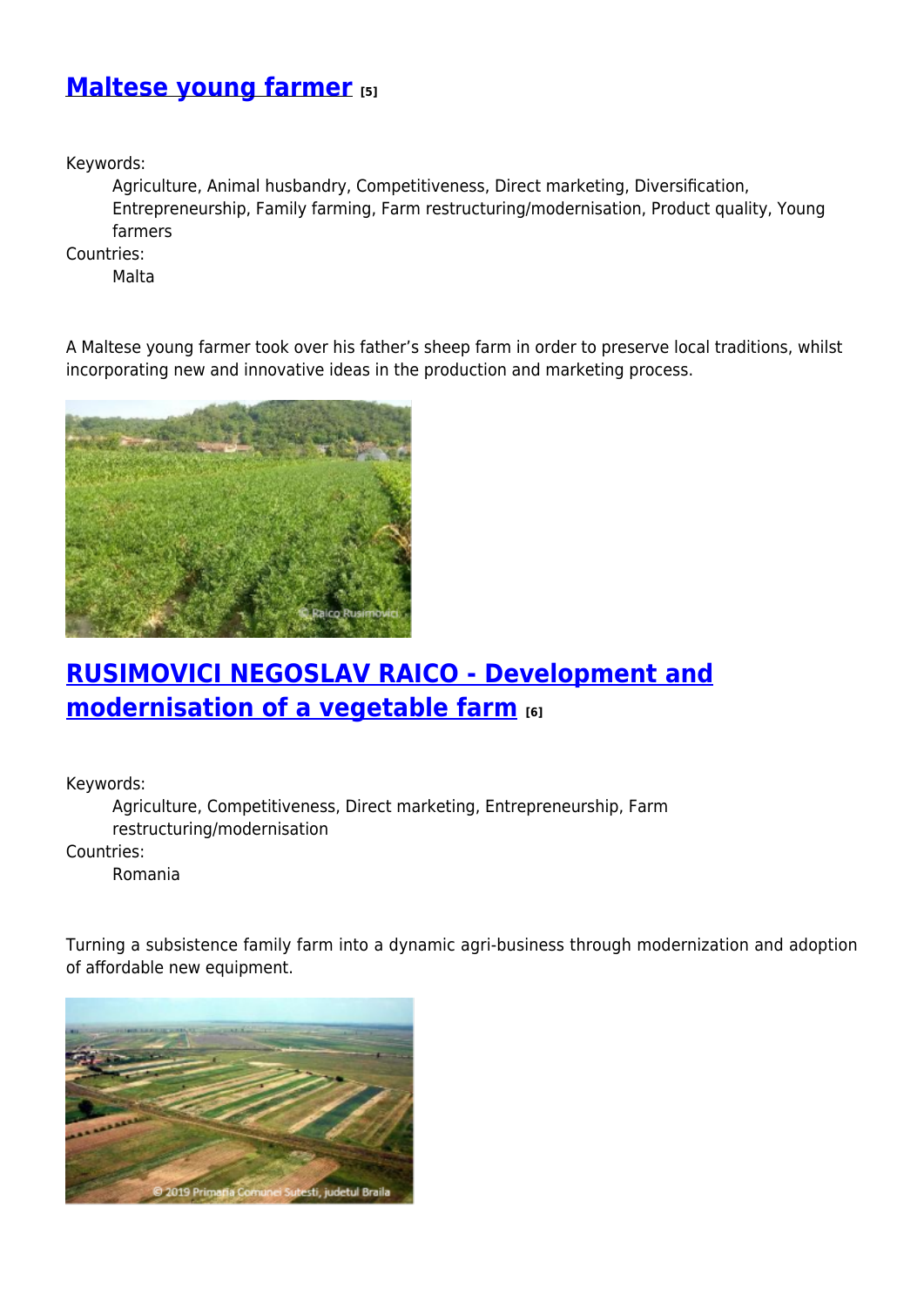#### **[Cojocaru Nicusor-Alin holding, setting up as a young farmer](https://enrd.ec.europa.eu/projects-practice/cojocaru-nicusor-alin-holding-setting-young-farmer_en) [7]**

Keywords:

Agriculture, Competitiveness, Environmental protection, Job creation, Young farmers Countries:

Romania

Using RDP support to establish an agricultural holding, purchase agricultural machinery and launch a young farmer's career .



### **[GO INNOLAND](https://enrd.ec.europa.eu/projects-practice/go-innoland_en) [8]**

Keywords:

Agriculture, Competitiveness, Cooperation, Education & lifelong learning, Knowledge transfer, Networking

Countries:

Spain

Set up an operational group to improve the efficiency of the fruit production sector in Spain by developing new approaches for joint management of farms.



### **[Supporting a young farmer to expand his farm holding](https://enrd.ec.europa.eu/projects-practice/supporting-young-farmer-expand-his-farm-holding_en) [9]**

Keywords: Agriculture, Competitiveness, Entrepreneurship, Young farmers Countries: Romania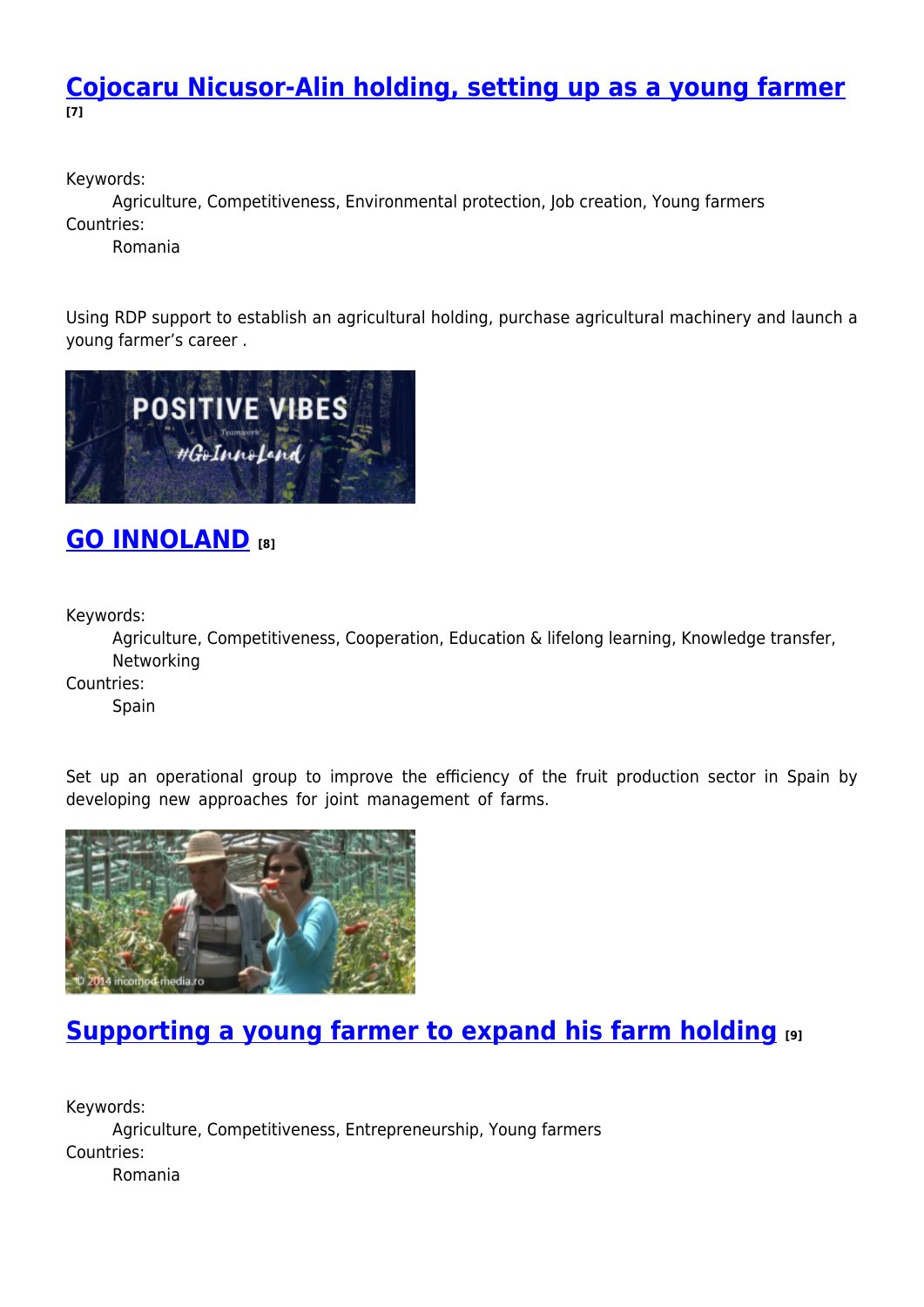In order to improve the economic performance of his holding, a young farmer received support to increase the cultivated land and to build an irrigated greenhouse for the production of vegetables.



### **[Improving the performance of the agricultural holding AGEL](https://enrd.ec.europa.eu/projects-practice/improving-performance-agricultural-holding-agel-nicula-ltd_en) [NICULA Ltd.](https://enrd.ec.europa.eu/projects-practice/improving-performance-agricultural-holding-agel-nicula-ltd_en) [10]**

Keywords:

Agriculture, Competitiveness, Farm restructuring/modernisation Countries: Romania

This project aimed to replace old farming machinery and thus improve the productivity and economic performance of a farm holding.

### **Pages**

**1** [2](https://enrd.ec.europa.eu/projects-practice/_en?page=1&f%5B0%5D=im_field_enrd_prj_keywords%3A19736&f%5B1%5D=im_field_enrd_prj_keywords%3A19738&f%5B2%5D=im_field_enrd_prj_keywords%3A20461&f%5B3%5D=sm_enrd_eu_countries%3ASpain&f%5B4%5D=sm_enrd_eu_countries%3ARomania&f%5B5%5D=im_field_enrd_prj_keywords%3A20459&f%5B6%5D=im_field_enrd_prj_keywords%3A20478&f%5B7%5D=im_field_enrd_prj_focus_area%3A17116&f%5B8%5D=im_field_enrd_prj_keywords%3A20466&f%5B9%5D=im_field_enrd_prj_keywords%3A20629&f%5B10%5D=im_field_enrd_prj_keywords%3A19733&f%5B11%5D=sm_enrd_eu_countries%3AMalta&f%5B12%5D=im_field_enrd_prj_keywords%3A20474&f%5B13%5D=im_field_enrd_prj_keywords%3A19721&f%5B14%5D=im_field_enrd_prj_focus_area%3A17115&%3Bf%5B1%5D=im_field_enrd_prj_keywords%3A19756) [11]  $next$  [11]  $last \times [11]$ 

#### **Source URL:**

https://enrd.ec.europa.eu/projects-practice/\_en?f%5B0%5D=im\_field\_enrd\_prj\_keywords%3A19736&f%5B1%5D=im\_fi eld enrd prj keywords%3A19738&f%5B2%5D=im field enrd prj keywords%3A20461&f%5B3%5D=sm enrd eu coun tries%3ASpain&f%5B4%5D=sm\_enrd\_eu\_countries%3ARomania&f%5B5%5D=im\_field\_enrd\_prj\_keywords%3A20459& f%5B6%5D=im\_field\_enrd\_prj\_keywords%3A20478&f%5B7%5D=im\_field\_enrd\_prj\_focus\_area%3A17116&f%5B8%5D =im\_field\_enrd\_prj\_keywords%3A20466&f%5B9%5D=im\_field\_enrd\_prj\_keywords%3A20629&f%5B10%5D=im\_field\_e nrd prj keywords%3A19733&f%5B11%5D=sm\_enrd\_eu\_countries%3AMalta&f%5B12%5D=im\_field\_enrd\_prj\_keyword s%3A20474&f%5B13%5D=im\_field\_enrd\_prj\_keywords%3A19721&f%5B14%5D=im\_field\_enrd\_prj\_focus\_area%3A171 15&amp%3Bf%5B1%5D=im\_field\_enrd\_prj\_keywords%3A19756

#### **Links**

[1]